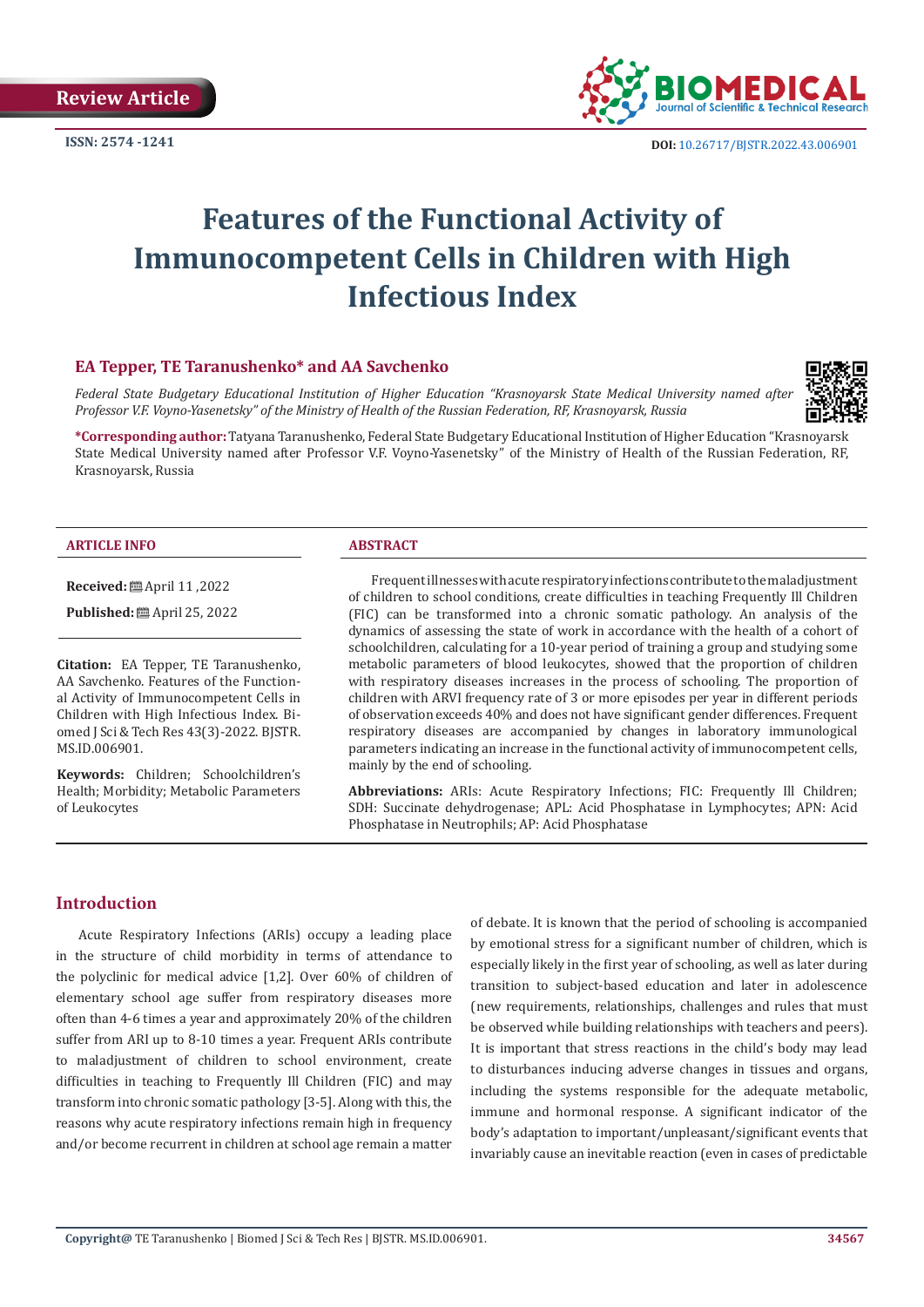situations) is the response of the immune system, which is the most sensitive one and which subtly reacts to adverse changes in the environment [6-8].

A number of authors have shown that short-term exposure to stressful psychosocial factors stimulates immune responses, while chronic exposure to stress inhibits these. Of informational value while studying the activity of immune system cells are the cytochemical indicators of the activity of enzymes of immunocompetent cells [9, 10]. Succinate Dehydrogenase (SDH) is an enzyme sensitive to changes in regulatory parameters, and a significant increase in enzyme activity can be a marker of high intensity of adaptive processes. An increase in SDH activity in first graders at the beginning of the school year has been described in a number of works and explained by the activation of enzyme systems [11,12]. Acid Phosphatase (AP) is a hydrolytic enzyme of lysosomes involved in cellular defence responses (phagocytosis), stages of immunogenesis as well as in formation of autoimmune processes. When exposed to a damaging factor, lysosomes are among the first to be included in the body's responses: the number and size of lysosomes increase, their localisation in the cell as related to the nucleus changes, membrane permeability increases, and hydrolytic enzymes are activated. According to the literature, an increase in the activity of acid phosphatase has been noted during the activation of immunocompetent cells and its significant decrease in a number of pathological conditions [11,13]. The purpose of this study is to assess the health status of a cohort of schoolchildren in a 10-year observation group (during periods of high risk of stress situations) from the standpoint of analysis of the nature and detection rate of respiratory diseases and the characteristics of certain metabolic parameters of blood leukocytes.

#### **Organisation and Methods of the Study**

 Examination of the schoolchildren was carried out in standardtype schools in different districts of the city of Krasnoyarsk. The schooling process (the morning shift, the daily and the total academic load, the duration of lessons and breaks as well as the amount of academic days per week) had no significant differences in learning conditions and programmes. A total of 437 schoolchildren were examined. The dynamic assessment of the students' health status was carried out over 10 years consisting of the following of observation stages:

- **a.** Before entering school
- **b.** Upon completion of the first year of study
- **c.** Upon graduation from elementary school
- **d.** Upon completion of school education

Analysis of the students' health condition was carried out at the end of the academic year (April-May) in accordance with the

orders on preventive health screening for the child population. The complex assessment of the children's health was based on clinical examinations, conclusions by specialist physicians, data on medical histories from questionnaires filled in by the parents as well as child's development history (f.112) and the child's medical record (f.026). Determination of cytochemical activity of leukocyte enzymes. The activity of succinate dehydrogenase (SDH) was determined using the method by R.P. Narcissov (1969). Acid Phosphatase in Lymphocytes (APL) and Neutrophils (APN) were measured via the method by A.F. Goldberg, T. Barka, (1962) using naphthol As-E phosphate. This section of the work was carried out jointly with the staff of the Laboratory of Cytochemical Research Methods "Federal Research Center" of the Krasnoyarsk Scientific Centre of the Siberian Branch of the Russian Academy of Sciences" of the separate subdivision "The Research Institute of Medical Problems of the North" (director: Doctor of Medical Sciences, Professor E.V. Kasparov). Statistical processing was carried out using the STATISTIKA 6.0 and BIOSTATISTIKA software packages. All values were calculated as absolute numbers and percentages characterising the proportion of children with a certain symptom.

#### **Results and Discussion**

It has been shown that infectious diseases of the upper respiratory tract are the most common pathology in childhood (see Table 1). The distribution of students according to the absence or presence of a certain number of episodes of acute respiratory infections per year at all stages of education showed the lowest proportion of such subjects (less than 10%) among relatively healthy children (p≤0.05). An important circumstance is the predominance of schoolchildren who had 3 or more cases of acute respiratory infection per academic year throughout the entire 10 year observation period with the proportion of such children ranging from 41.9% to 50.2% at stages I-IV of observation. There were no significant gender differences in the surveyed cohort. According to our data, the distribution of the examined children accounting for gender characteristics and the frequency of respiratory diseases within the 10-year observation period has made it possible to determine some features related to the nosological structure and the frequency of respiratory pathology in schoolchildren at the designated stages of observation in different periods of study (see Table 2). At the first stage (before entering school): the proportion of those surveyed who did not have respiratory diseases during the first year before entering school among girls and boys was 76.2% and 74.2%, respectively. At the same time, adenoid hypertrophy diagnosed in the indicated gender groups was predominant in the diseases structure with 7.1% and 8.8%, respectively. Acute otitis media was noted in 5.9% of the cases among the girls and in 4.5% of the boys. Inflammation of the palatine tonsils is set in the same percentage of 3.8-3.9%. However, acute pharyngitis was the most common nosology among the schoolboys (6.6%).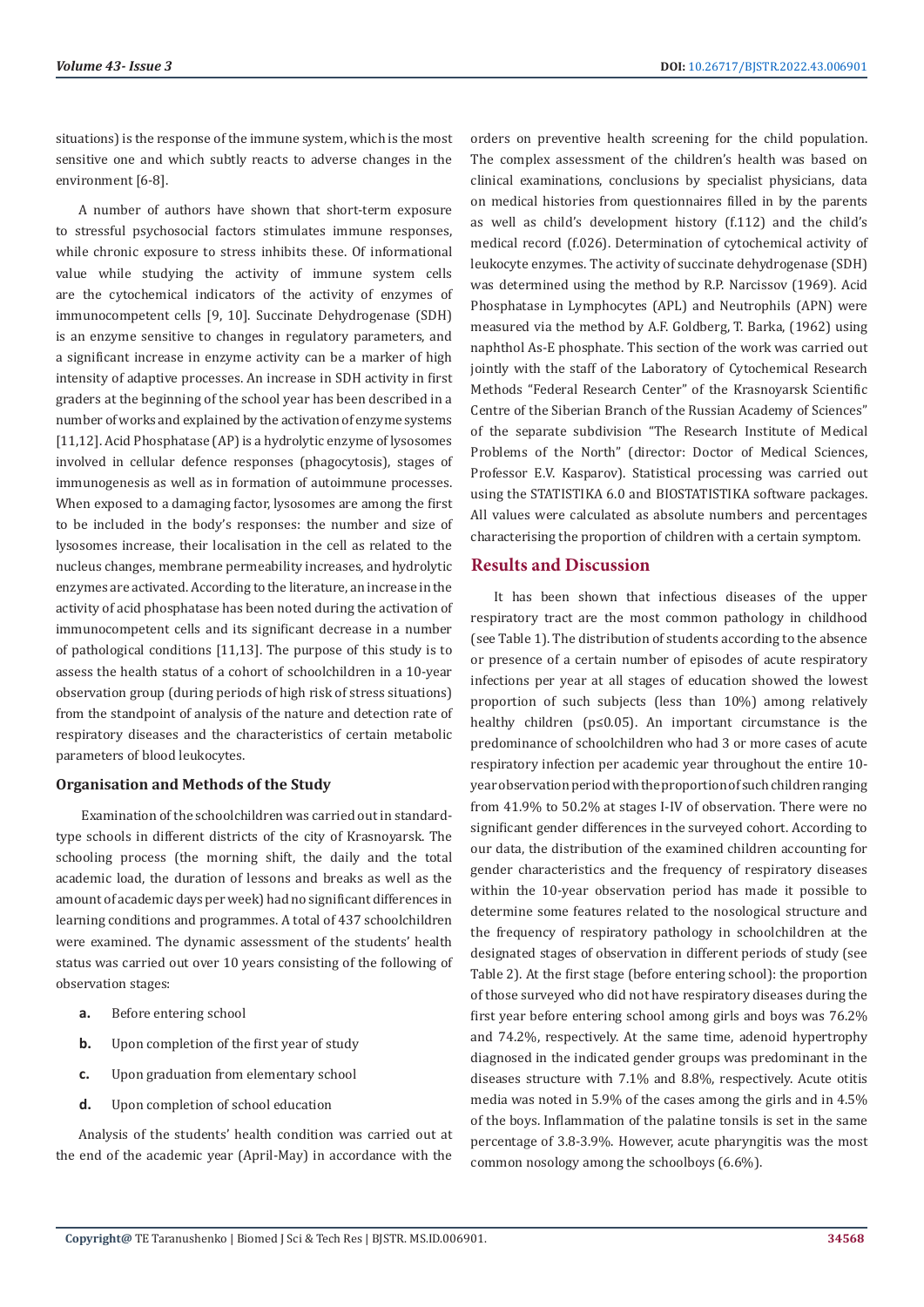**Table 1:** The distribution of schoolchildren depending on the upper respiratory tract pathology within the 10-years period of education, abs, (%) ±m.

|                                                                                                                                                                                              |                                        | Abs, $(\%)$                      |                                       |  |
|----------------------------------------------------------------------------------------------------------------------------------------------------------------------------------------------|----------------------------------------|----------------------------------|---------------------------------------|--|
|                                                                                                                                                                                              | <b>Nosology</b>                        | Female                           | Male                                  |  |
| <b>Study period</b><br>I. before entering school<br>II. upon completion of the first year of study<br>III. upon graduation from elementary school<br>IV. upon completion of school education | Total                                  | 255 (100)                        | 182 (100)                             |  |
|                                                                                                                                                                                              | Without pathology                      | 191 (74.9)±2.7                   | $135(74.2) \pm 3.2$                   |  |
|                                                                                                                                                                                              | Adenoid hypertrophy                    | $18(7.1) \pm 1.6$                | $16(8.8) \pm 2.1$                     |  |
|                                                                                                                                                                                              | Acute sinusitis                        | $2(0.8) \pm 0.5$                 | $1(0.5) \pm 0.5$                      |  |
|                                                                                                                                                                                              | Acute otitis media                     | $15(5.9) \pm 1.5$                | $8(4.5) \pm 1.5$                      |  |
|                                                                                                                                                                                              | Acute tonsillitis                      | $3(1.2) \pm 0.7$                 | $7(3.8) \pm 1.4$                      |  |
|                                                                                                                                                                                              | Acute pharyngitis                      | $7(2.7) \pm 1.0$                 | $12(6.6) \pm 1.8$                     |  |
|                                                                                                                                                                                              | Allergic rhinitis                      | $9(3.5) \pm 1.1$                 | $1(0.5) \pm 0.5$                      |  |
|                                                                                                                                                                                              | Chronic tonsillitis                    | 10 (3.9) 1.2                     | $2(1) \pm 0.8$                        |  |
|                                                                                                                                                                                              | Total                                  | 237 (100)                        | 171 (100)                             |  |
|                                                                                                                                                                                              | Without pathology                      | 164 (69.1)±3.0                   | $127(74.3) \pm 3.3$                   |  |
|                                                                                                                                                                                              | Adenoid hypertrophy                    | 18(7.6)±1.7                      | $11(6.4) \pm 1.9$                     |  |
|                                                                                                                                                                                              | Acute sinusitis                        | $9(3.8) \pm 1.2$                 | $2(1.2) \pm 0.8$                      |  |
|                                                                                                                                                                                              | Acute otitis media                     | $12(5.1) \pm 1.4$                | $8(4.6) \pm 1.6$                      |  |
|                                                                                                                                                                                              | Acute tonsillitis                      | $5(2.1) \pm 0.9$                 | $7(4.1) \pm 1.5$                      |  |
|                                                                                                                                                                                              | Acute pharyngitis                      | $7(2.9) \pm 1.1$                 | 5 (2.9) ± 1.3 $p_{III}$ =0.198        |  |
|                                                                                                                                                                                              | Allergic rhinitis                      | $14(5.9) \pm 1.5$                | $9(5.3) \pm 1.7$                      |  |
|                                                                                                                                                                                              | Chronic tonsillitis                    | $4(1.7) \pm 0.8$                 | $2(1.2) \pm 0.8$                      |  |
|                                                                                                                                                                                              | Total                                  | 169 (100)                        | 166 (100)                             |  |
|                                                                                                                                                                                              | Without pathology                      | 92 (54.4) ±3.8                   | 109 (65.7) ± 3.7 $p_{\mu \mu}$ =0.523 |  |
|                                                                                                                                                                                              | Adenoid hypertrophy                    | 18 (10.6) ±2.4                   | 18 (10.8)±2.4                         |  |
|                                                                                                                                                                                              | Acute sinusitis                        | $6(3.6) \pm 1.4$                 | $4(2.4) \pm 1.2$                      |  |
|                                                                                                                                                                                              | Acute otitis media                     | $6(3.6) \pm 1.4$                 | $4(2.4) \pm 1.2$                      |  |
|                                                                                                                                                                                              | Acute tonsillitis                      | $18(10.6) \pm 2.4$               | $10(6.0) \pm 1.8$                     |  |
|                                                                                                                                                                                              | Acute pharyngitis                      |                                  |                                       |  |
|                                                                                                                                                                                              | Allergic rhinitis                      | $11(6.6) \pm 1.9$                | $13(7.8) \pm 2.1$                     |  |
|                                                                                                                                                                                              |                                        | $18(10.6) \pm 2.4$               | $8(4.8) \pm 1.7$                      |  |
|                                                                                                                                                                                              | Chronic tonsillitis                    | $p$ <sub><i>u,m</i></sub> =0.000 |                                       |  |
|                                                                                                                                                                                              | Total                                  | 153 (100)                        | 150 (100)                             |  |
|                                                                                                                                                                                              | Without pathology                      | $114(74.5) \pm 3.5$              | $104(69.3) \pm 3.8$                   |  |
|                                                                                                                                                                                              |                                        | $6(3.9) \pm 1.6$                 |                                       |  |
|                                                                                                                                                                                              | Adenoid hypertrophy                    |                                  | $7(4.7) \pm 1.7$                      |  |
|                                                                                                                                                                                              |                                        | $p_{1,IV} = 0.000$               |                                       |  |
|                                                                                                                                                                                              | Acute sinusitis                        | $8(5.2) \pm 1.8$                 | $6(4) \pm 1.6$                        |  |
|                                                                                                                                                                                              | Acute otitis media                     | $4(2.6) \pm 1.3$                 | $9(6) \pm 1.9$                        |  |
|                                                                                                                                                                                              | Acute tonsillitis                      | $7(4.6) \pm 1.7$                 | $8(5.3) \pm 1.8$                      |  |
|                                                                                                                                                                                              | Acute pharyngitis<br>Allergic rhinitis |                                  |                                       |  |
|                                                                                                                                                                                              |                                        | $4(2.6) \pm 1.3$                 | $7(4.7) \pm 1.7$                      |  |
|                                                                                                                                                                                              |                                        | $p_{1,IV} = 0.000$               |                                       |  |
|                                                                                                                                                                                              | Chronic tonsillitis                    | $10(6.5) \pm 2.0$                | $9(6) \pm 1.9$                        |  |
|                                                                                                                                                                                              |                                        | $p_{ll,IV} = 0.033$              | $p_{LIV} = 0.037$                     |  |

**Note:** \*significance of differences according to the c2 test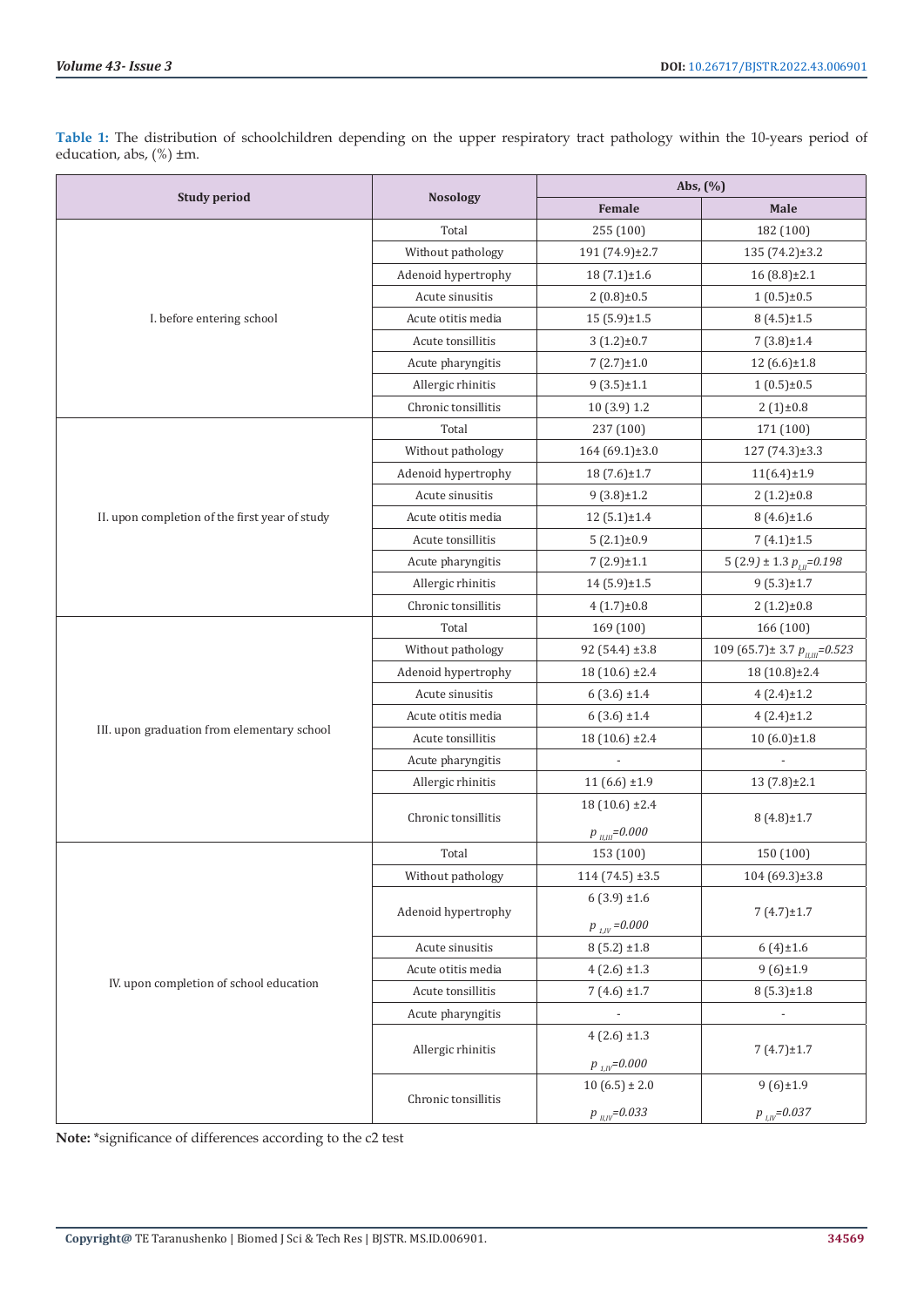|                                                                           |                                                                                                            | Abs, $(\% )$                                                                                                                                                                           |                     |  |
|---------------------------------------------------------------------------|------------------------------------------------------------------------------------------------------------|----------------------------------------------------------------------------------------------------------------------------------------------------------------------------------------|---------------------|--|
| <b>Study period</b>                                                       | <b>Number of cases</b>                                                                                     | <b>Female</b><br>255(100)<br>$23(9.0) \pm 1.8$<br>23 (9.0)±1.8<br>73 (28.6)±2.8<br>$136(53.3) \pm 3.1$<br>237 (100)<br>20 (8.4)±1.8<br>37 (15.6)±2.4<br>85 (35.8)±3.1<br>95 (40.1)±3.2 | Male                |  |
|                                                                           | Total                                                                                                      |                                                                                                                                                                                        | 182(100)            |  |
|                                                                           | No pathology                                                                                               |                                                                                                                                                                                        | $13(7.1) \pm 1.9$   |  |
| I. before entering school                                                 | 1 episode                                                                                                  |                                                                                                                                                                                        | 30 (16.5)±2.8       |  |
|                                                                           | 2 episodes                                                                                                 |                                                                                                                                                                                        | 56 (30.8)±3.4       |  |
|                                                                           | 3 episodes or more                                                                                         |                                                                                                                                                                                        | 83 (45.6)±3.7       |  |
| II. upon completion of the first year of study                            | Total                                                                                                      |                                                                                                                                                                                        | 171 (100)           |  |
|                                                                           | No pathology                                                                                               |                                                                                                                                                                                        | $13(7.6) \pm 2.0$   |  |
|                                                                           | 1 episode                                                                                                  |                                                                                                                                                                                        | 30 (17.5)±2.9       |  |
|                                                                           | 2 episodes                                                                                                 |                                                                                                                                                                                        | 52 (30.4)±3.5       |  |
|                                                                           | 3 episodes or more                                                                                         |                                                                                                                                                                                        | 76 (44.4)±3.8       |  |
|                                                                           | Total                                                                                                      | 169 (100)                                                                                                                                                                              | 166 (100)           |  |
|                                                                           | No pathology                                                                                               | $8(4.7) \pm 1.6$                                                                                                                                                                       | 24 (14.4)±2.7       |  |
|                                                                           | 1 episode                                                                                                  | 32 (18.9)±3.0                                                                                                                                                                          | 43 (25.9)±3.4       |  |
| III. upon graduation from elementary school                               | 2 episodes<br>3 episodes or more<br>Total<br>No pathology<br>1 episode<br>2 episodes<br>3 episodes or more | 44 (26.0)±3.4                                                                                                                                                                          | 38 (22.8)±2.9       |  |
|                                                                           |                                                                                                            |                                                                                                                                                                                        | $61(36.8) \pm 3.9$  |  |
|                                                                           |                                                                                                            | 85 (50.3)±3.8                                                                                                                                                                          | $(p_{\mu m}=0.326)$ |  |
|                                                                           |                                                                                                            | 153 (100)                                                                                                                                                                              | 150 (100)           |  |
|                                                                           |                                                                                                            | $10(6.5) \pm 2.0$                                                                                                                                                                      | 20 (13.3)±2.8       |  |
|                                                                           |                                                                                                            | 33 (21.6)±3.3                                                                                                                                                                          | 37 (24.7)±3.5       |  |
| IV. upon completion of school education<br>44 (28.8)±3.7<br>66 (43.1)±4.0 | 25 (16.7)±3.0                                                                                              |                                                                                                                                                                                        |                     |  |
|                                                                           |                                                                                                            |                                                                                                                                                                                        | 68 (45.3)±4.1       |  |
|                                                                           |                                                                                                            | $p_{\mu\nu} = 0.280$                                                                                                                                                                   |                     |  |

|  | Table 2: The distribution of schoolchildren depending on the number of ARVI, abs, (%) ±m. |  |  |
|--|-------------------------------------------------------------------------------------------|--|--|
|  |                                                                                           |  |  |

**Note:** \*significance of differences according to the c2 test

At the second stage (upon completion of the first year of study), the study showed a slight decrease in the proportion of healthy girls to 69.1% in the absence of any dynamics in the detection of respiratory diseases in the boys. No significant changes were found in the structure of upper respiratory tract infections. However, in both gender groups, the proportion of children with allergic rhinitis slightly increased. Hypertrophy of the nasopharyngeal tonsil was still of the highest frequency. At the third and the fourth stages of the survey, the above indicated trends with a decrease in the proportion of healthy children persisted. Thus, there were no diseases in only 54.4% of the girls and in 65.7% of the boys after graduation from primary school. The most common pathologies were tonsillitis, hypertrophy of the nasopharyngeal tonsil and allergic rhinitis. It is important that the proportion of children with chronic tonsillitis was significantly larger by the end of primary school. The specified dynamics with an increase in diagnosed cases of chronic inflammation of the palatine tonsils persisted until the end of schooling. Along with the above features of various pathologies of the upper respiratory tract, the dynamics of the

number of respiratory viral infections during the whole learning period is of significant interest (see Table 2).

At the first stage, there was reliable predominance of both boys and girls with the frequency of acute viral infections of 3 or more episodes per year: 45.6% and 53.3%, respectively. The proportion of preschool children with unregistered infections in these groups was 7.7% and 9%. At the second stage, the proportion of children with ARVI manifestations during the year of observation did not change significantly and amounted to 7.1% and 8.4%. The proportion of children who had 3 or more episodes of ARVI was the largest and comparable with the previous stage. At the third and the fourth stages of the survey (by the end of the primary school and the completion of school education), the abovemarked peculiarities persisted. We noted an approximately similar percentage in both gender groups of both healthy schoolchildren and children with an ARVI value of more than 40%. It has been suggested that the revealed features in the dynamics of structure and frequency of acute respiratory diseases may have different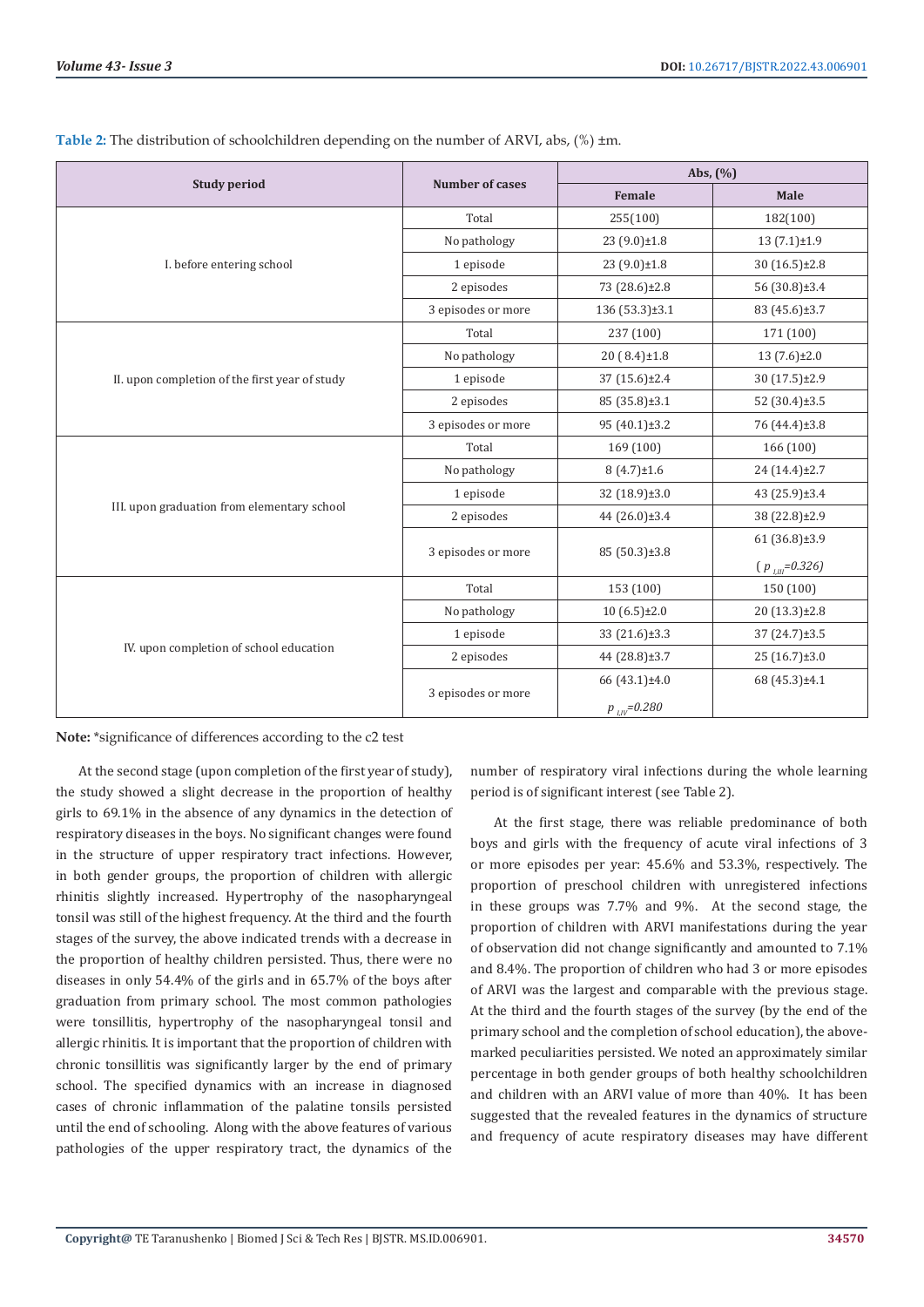causes. However, the assessment of the state of immunocompetent cells from the standpoint of enzyme systems activity characterising the regulatory mechanisms of the immune response is of scientific interest. It has been suggested that the revealed dynamic features of the structure and frequency of acute respiratory diseases may have different causes, however, the assessment of the state of immunocompetent cells from the standpoint of the activity of enzyme systems that characterize the regulatory mechanisms of the immune response is of scientific interest. We have conducted a study of the activity of enzymes in blood leukocytes at certain (indicated above) stages of schooling. The method of correlation analysis established a stable positive correlation between the AP of lymphocytes and neutrophilic granulocytes.



This relationship characterises the co-direction of regulatorymetabolic and functional processes in immune system cells and does not depend on the period of schooling. A more detailed dynamic assessment of the studied laboratory parameters was performed in a group of schoolchildren with frequent and long-term illnesses. The group of children with frequent and long-term illnesses was revealed to have unidirectional (as in the control group of healthy children) dynamic trends in enzyme activity at all stages of school education. In children with recurrent respiratory diseases, higher values of intracellular enzyme activity were noted, which should be considered a relatively unfavorable sign indicating the involvement of immunocompetent cells in increased respiratory morbidity. At the stage of the first year of study, the level of AP activity of lymphocytes and neutrophils were comparable, both in the study (FIC) and in the control (healthy children) groups. At the next stage of graduation from primary school, lymphocyte AP in frequently ill

children decreased at the stage of transition to subject education. However, APL activity was restored to its original level by the end of schooling. It is important that AP activity in lymphocytes in the process of schooling remains higher than in healthy children (see Figures 1 & 2).



**Figure 2:** APN activity in groups of healthy children and FIC.

The levels of APN and SDH showed an increase in activity of blood leukocytes, both relative to the level detected within the period after the end of the 1st grade, and to the indicators determined upon elementary school completion. Statistical significance of changes in the values of the studied indicators in schooling dynamics in the FIC group was confirmed by the Kruskal-Wallis ANOVA test: H=28.654 for APL, p<0.001; H=21.563 for APN, p<0.001; H=21.397 for SDH, p<0.001. Drawing on the results obtained, it can be concluded that frequently ill children have certain features of enzymatic activity of immunocompetent cells which have similar age-related dynamics (without significant differences from the control group) but are characterised by higher values by the end of schooling in schoolchildren with recurrent respiratory infections. infections. Increased activity of APN and SDH show the unidirectionality of changes in functional-regulatory and energy processes. The marked increase in AP activity in the blood leukocytes of frequently ill schoolchildren indicates the predominance of catabolic processes, indicates an increased functional activity of cells, and possibly reflects a higher level of maladjustment reactions in this category of the examined by the end of schooling.

### **Conclusion**

In the process of schooling, the proportion of children with respiratory diseases increases with predominance of acute and chronic infections (tonsillitis, otitis media, pharyngitis) in the pathology structure. The number of cases of allergic rhinitis and chronic inflammation of the palatine tonsils increases upon